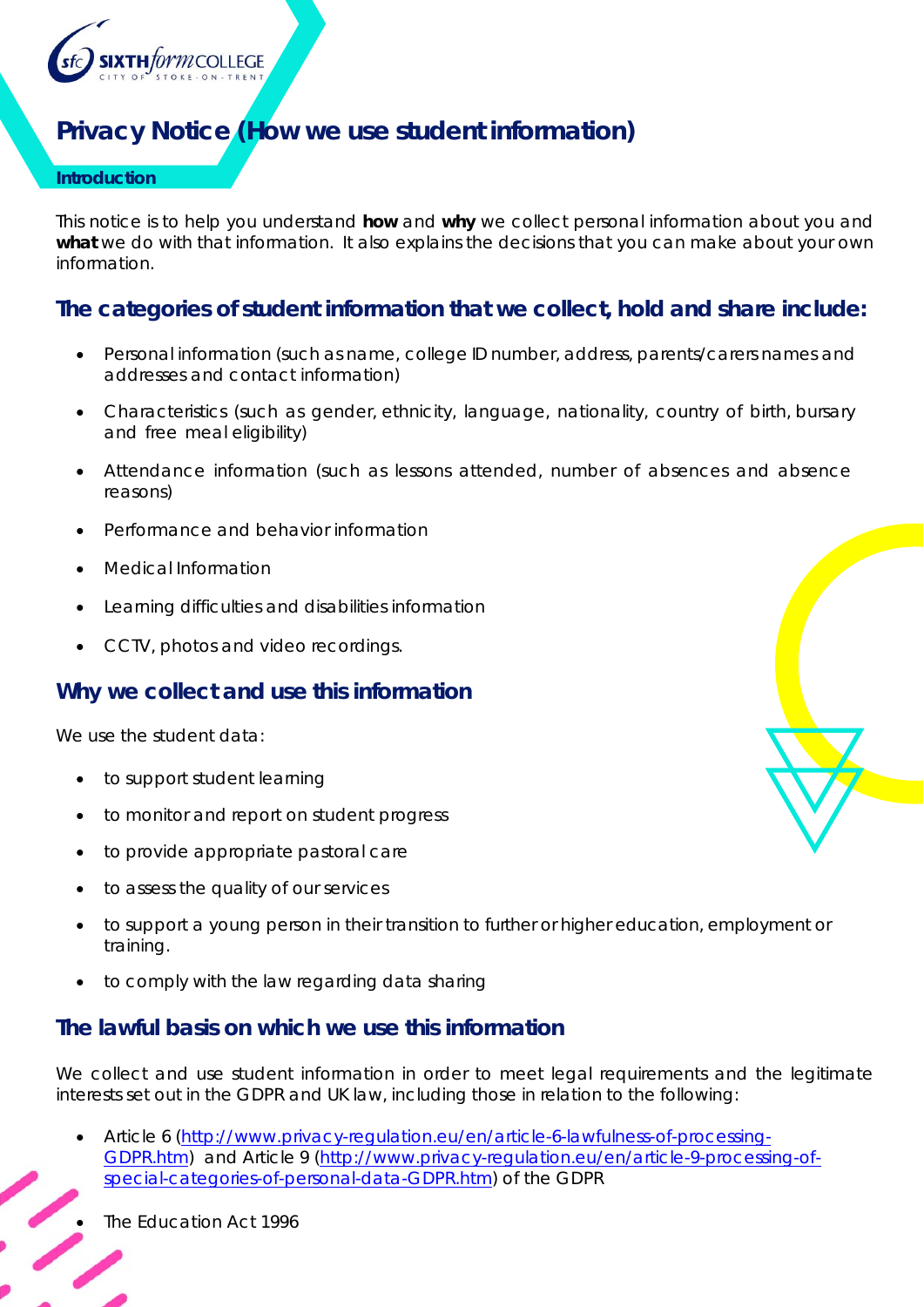# **Collecting student information**

Whilst the majority of student information you provide to us is mandatory, some of it is provided to us on a voluntary basis. In order to comply with the General Data Protection Regulation, we will inform you whether you are required to provide certain student information to us or if you have a choice in this.

## **Storing student data**

We hold student data for as long as we need to in order to educate and look after you. We will keep some information after you have left the Trust to monitor legal and statutory obligations. In exceptional circumstances we may keep your information for a longer time than usual, but we would only do so if we had a good reason and only if we are allowed to do so under data protection law.

#### **Who we share student information with**

We routinely share student information with:

- Schools that the student attended before joining the College
- The Education and Skills Funding Agency (ESFA) and Department for Education (DfE)
- The local authority
- The Association of Colleges, Sixth Form Colleges Association and other specialist research and analysis services
- Local and national careers services

### **Why we share student information**

We do not share information about our students with anyone without consent unless the law and our policies allow us to do so.

We share student data with the DfE and ESFA on a statutory basis. This data sharing underpins college funding.

#### **Data collection requirements:**

To find out more about the data collection requirements placed on us by the Department for Education (for example; via the school census) go to https://www.gov.uk/education/datacollection-and-censuses-for-further-education-providers.

For more information about the DfE's data sharing process, please visit: https://www.gov.uk/data-protection-how-we-collect-and-share-research-data

To contact DfE: https://www.gov.uk/contact-dfe